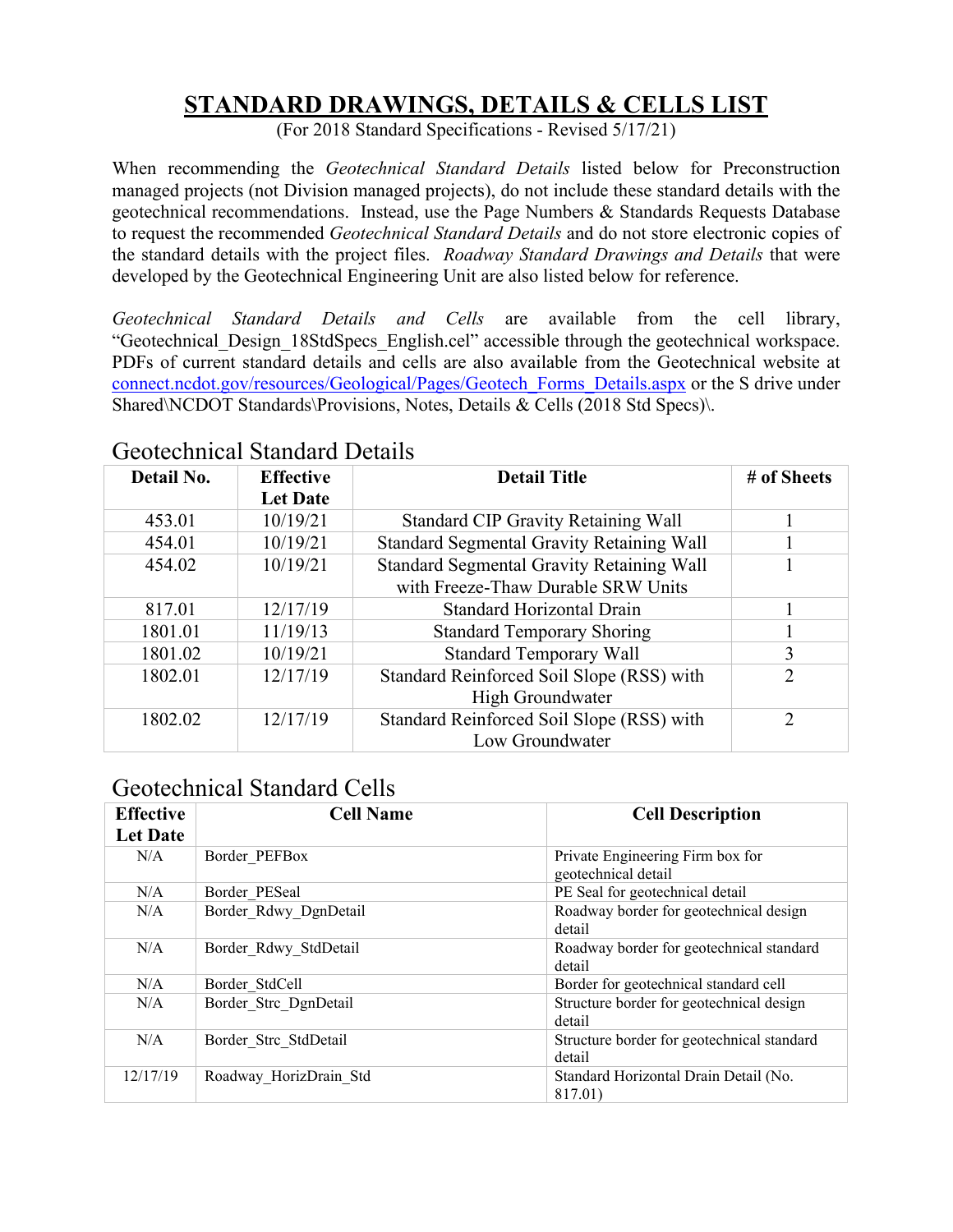# **STANDARD DRAWINGS, DETAILS & CELLS LIST**

### Geotechnical Standard Cells (continued)

| <b>Effective</b><br><b>Let Date</b> | <b>Cell Name</b>                           | <b>Cell Description</b>                                                                                     |
|-------------------------------------|--------------------------------------------|-------------------------------------------------------------------------------------------------------------|
| 12/17/19                            | Roadway RSS HighGW Std                     | Standard RSS with high groundwater detail<br>(No. $1802.01$ )                                               |
| 12/17/19                            | Roadway_RSS_LowGW_Std                      | Standard RSS with low groundwater detail<br>(No. $1802.02$ )                                                |
| 11/19/13                            | Roadway TempShoring Std                    | Standard temporary shoring detail (No.<br>1801.01)                                                          |
| 10/19/21                            | Roadway TempWall Std                       | Standard temporary wall detail (No. 1801.02)                                                                |
| 10/19/21                            | Wall Anchored Typical                      | Anchored wall with or without back slope -<br>typical                                                       |
| 10/19/21                            | Wall Anchored Notes ReinforcedWeb          | Anchored wall – notes $&$ reinforced web<br>details                                                         |
| 10/19/21                            | Wall Barrier MomentSlab                    | Concrete barrier rail with moment slab for<br>precast panels, concrete facing and SRW<br>units              |
| 10/19/21                            | Wall CIPGravity Std                        | Standard CIP gravity wall detail (No. 453.01)                                                               |
| 3/17/15                             | Wall Ditch Slope                           | Concrete ditch behind wall with back slope<br>for concrete facing and coping                                |
| 3/17/15                             | Wall Ditch SlopeProtection                 | Concrete ditch behind wall with concrete<br>slope protection for concrete facing and<br>coping              |
| 10/19/21                            | Wall MSE Notes Panels LevelingPad          | MSE wall – notes $&$ precast panels leveling<br>pad step detail                                             |
| 10/19/21                            | Wall_MSE_Panels_Abutment_HPiles            | MSE abutment wall with panels and H-piles<br>$-$ typical & coping details                                   |
| 10/19/21                            | Wall MSE Panels Abutment HPiles Sleeves    | MSE abutment wall with panels, H-piles and<br>pile sleeves - typical & coping details                       |
| 10/19/21                            | Wall MSE Panels Barrier                    | MSE wall with panels and barrier - typical                                                                  |
| 10/19/21                            | Wall MSE Panels Guardrail                  | MSE wall with panels and guardrail - typical<br>& coping details                                            |
| 10/19/21                            | Wall MSE Panels Slope                      | MSE wall with panels and back slope -<br>typical & coping details                                           |
| 10/19/21                            | Wall_MSE_SRWUnits_Abutment_HPiles          | MSE abutment wall with SRW units and H-<br>piles – typical, coping $\&$ cap connection<br>details           |
| 10/19/21                            | Wall MSE SRWUnits Abutment HPiles Sleeves  | MSE abutment wall with SRW units, H-piles<br>and pile sleeves - typical, coping & cap<br>connection details |
| 10/19/21                            | Wall MSE SRWUnits Barrier                  | MSE wall with SRW units and barrier -<br>typical                                                            |
| 10/19/21                            | Wall MSE SRWUnits Guardrail                | MSE wall with SRW units and guardrail -<br>typical & coping details                                         |
| 5/16/17                             | Wall MSE SRWUnits LevelingPad Obstructions | MSE wall with SRW units - leveling pad<br>step & obstruction details                                        |
| 10/19/21                            | Wall MSE SRWUnits Slope                    | MSE wall with SRW units and back slope -<br>typical & coping details                                        |
| 10/19/21                            | Wall PrecastGravity noSlope                | Precast gravity wall without back slope -<br>typicals, notes & footing step detail                          |
| 10/19/21                            | Wall PrecastGravity Slope                  | Precacst gravity wall with back slope -<br>typical, notes & footing step detail                             |